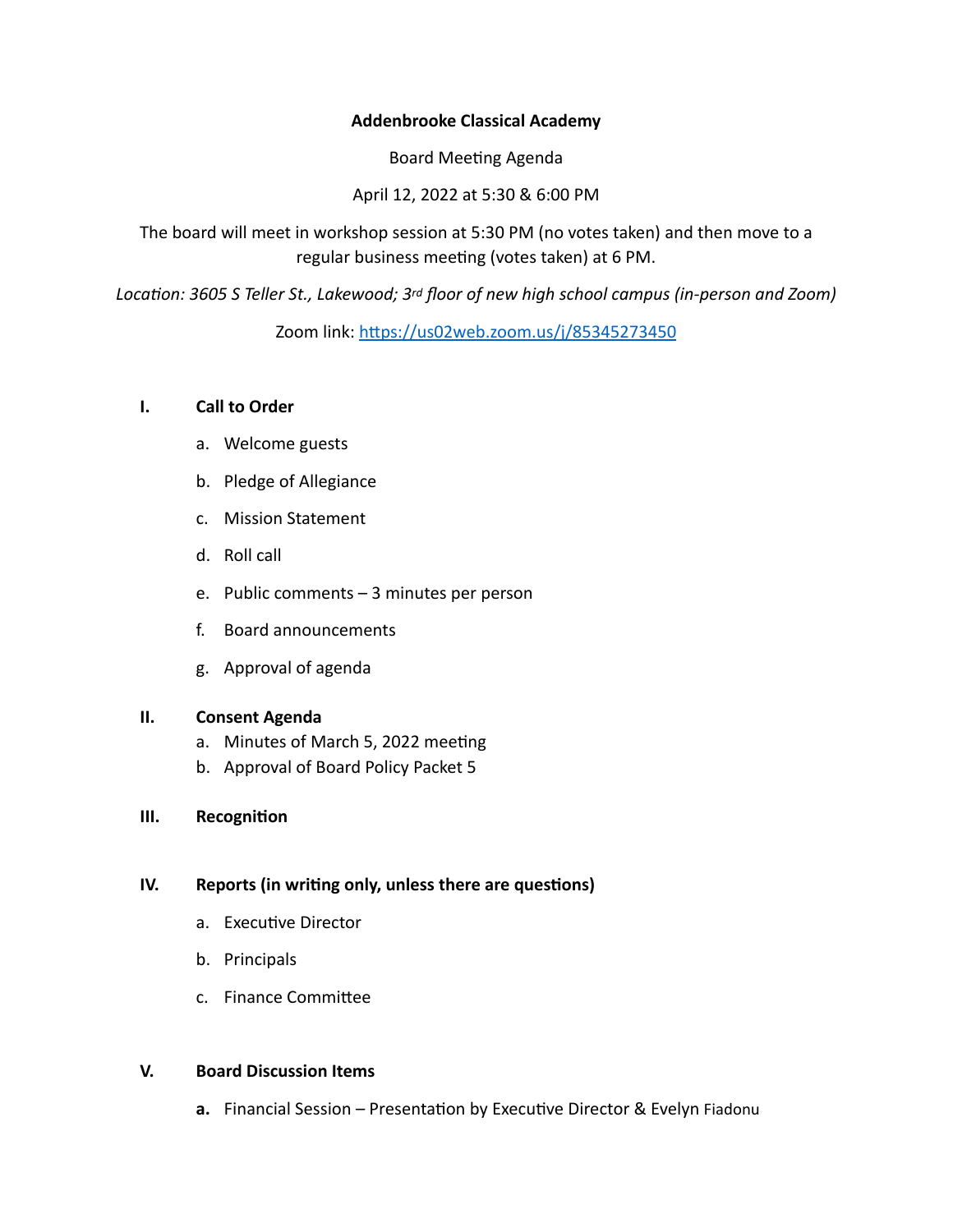**b.** Math Curriculum for SY22-23

### **VI. Board of Director Action Items**

#### **VII. Adjournment**

The Biden administration has proposed changes to the federal Charter School Program (CSP) grant that would severely gut the program. The public comment period is open until Wednesday. Please take a few minutes to provide your public comment using [this](https://www.federalregister.gov/documents/2022/03/14/2022-05463/proposed-priorities-requirements-definitions-and-selection-criteria-expanding-opportunity-through) link (green box).

Under the Proposed Priorities there are mechanisms to allow local school districts or other charter school authorizers to prevent charter schools from being approved.

The federal CSP grant is the startup funds schools need to buy one-time expenditures such as desks, computers, curriculum, assessments, and hire new teachers. Grants are awarded over a three-year period, beginning before the school even opens (year zero). There are two segments within those three years: Planning and Implementation.

Proposed Priority 1: Requiring new charter schools to be community-centered allows local communities that are opposed to the concept of public charter schools the ammunition for denying a charter school application. Don't want a charter school in your neighborhood? Tell them you won't work with them and they won't get approved. Another way to look at this, is district's controlled by teacher's unions would have the ammunition to prevent a new charter school.

Proposed Priority 2: Prioritizing applications that have a district collaboration is unrealistic. It's hard enough to get a charter school approved in an anti-charter school community, much less getting them to collaborate on anything meaningful. From my own experiences, districts would use this to eat up the limited time and efforts parents have while also trying to start a new school. Our district once had numerous meetings to define "choice" and it resulted in a definition the district, not parents, wanted. They also proposed a new high school through a series of public meetings, during a time we were proposing a new charter high school. Neither school ever opened.

It won't take you long to make a public comment. I can't say for sure it'll make a difference. But it's all we have available to us right now.